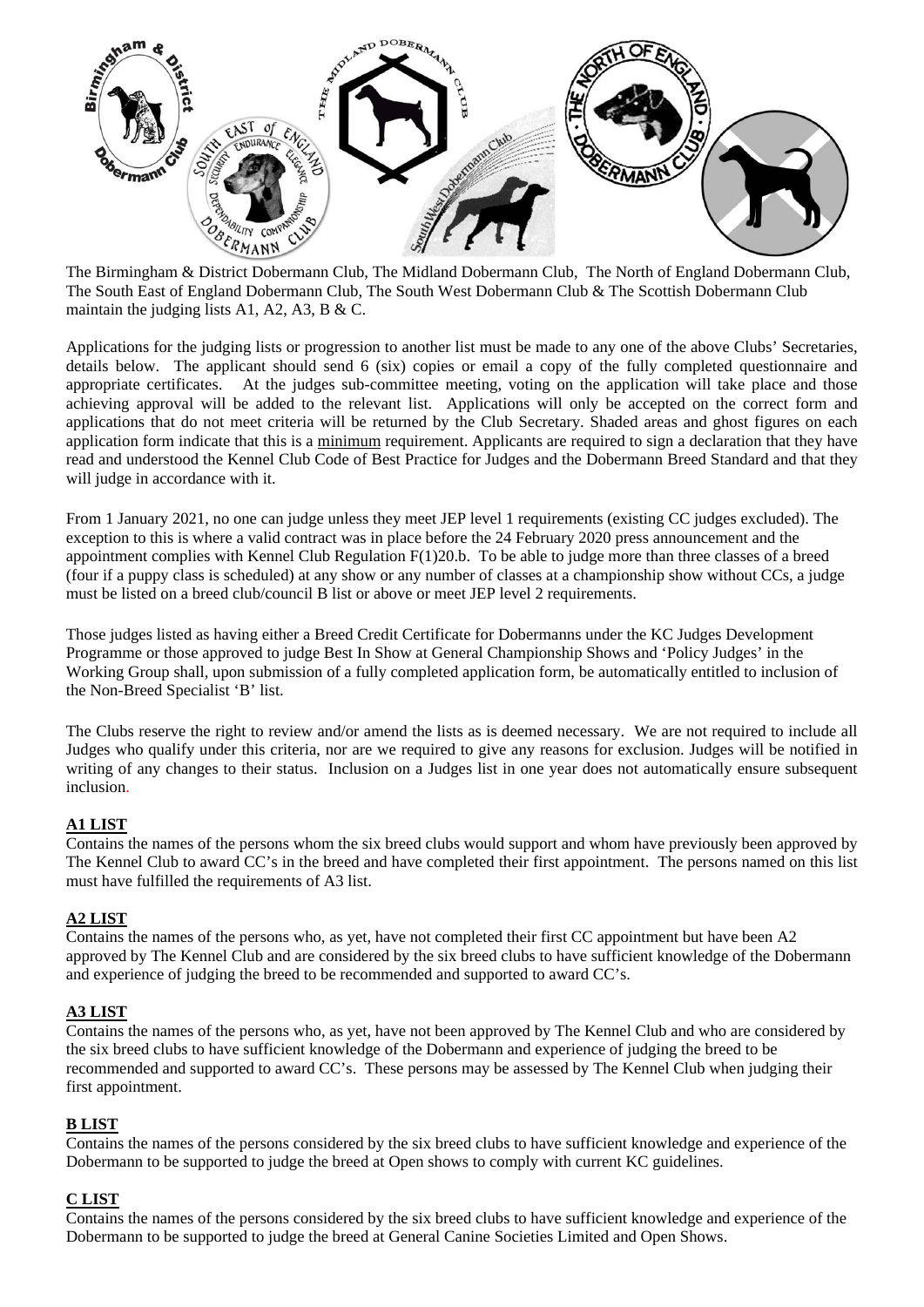

# **JUDGES CRITERIA**

### **A1 LIST**

For people who have previously been approved by The Kennel Club to award CC's in the breed, have completed their first appointment and have the support of the six breed clubs. The persons named on this list must have fulfilled the requirements of A3 list.

## **A2 LIST**

For people who have undertaken the 3 (three) requisite A2 assessments and been approved by The Kennel Club to appear on an A2 list and have the support of the six breed clubs. The persons named on this list will not have completed their first CC appointment and must have fulfilled the requirements of A3 list.

#### **A3 LIST**

- 1. To have judged one (1) Dobermann Breed Club Show.
- 2. To have judged the breed at 10 (ten) all breed Open or Championship Shows without CC's with an adequate geographical spread.
- 3. To have judged 40 (forty) classes of Dobermanns.
- 4. To have judged a minimum of 120 (one hundred and twenty) dogs of this breed.
- 5. To have attended at least 1 (one) Dobermann breed appreciation day (BAD; formerly known as breed specific educational seminar) run in accordance with the relevant Kennel Club Code of Best Practice.
- 6. To have taken & passed a multiple choice question paper on the breed standard.
- 7. To have attended a seminar given by a Kennel Club Accredited Trainer and passed the relevant examination on Kennel Club Regulations and Judging Procedures.
- 8. To have attended a seminar given by a Kennel Club Accredited Trainer on Conformation & Movement.
- 9. To have attended a Points of the Dog Assessment conducted by a Kennel Club Accredited Trainer and passed the assessment.
- 10. To have stewarded at 6 (six) Shows.
- 11. To have attended a Dobermann breed specific judging competence assessment run in accordance with the relevant Kennel Club Code of Best Practice and passed the assessment test.
- 12. To have bred and/or owned a minimum of 3 (three) dogs when they obtained their first entry in The Kennel Club Stud Book (Save in exceptional circumstances).